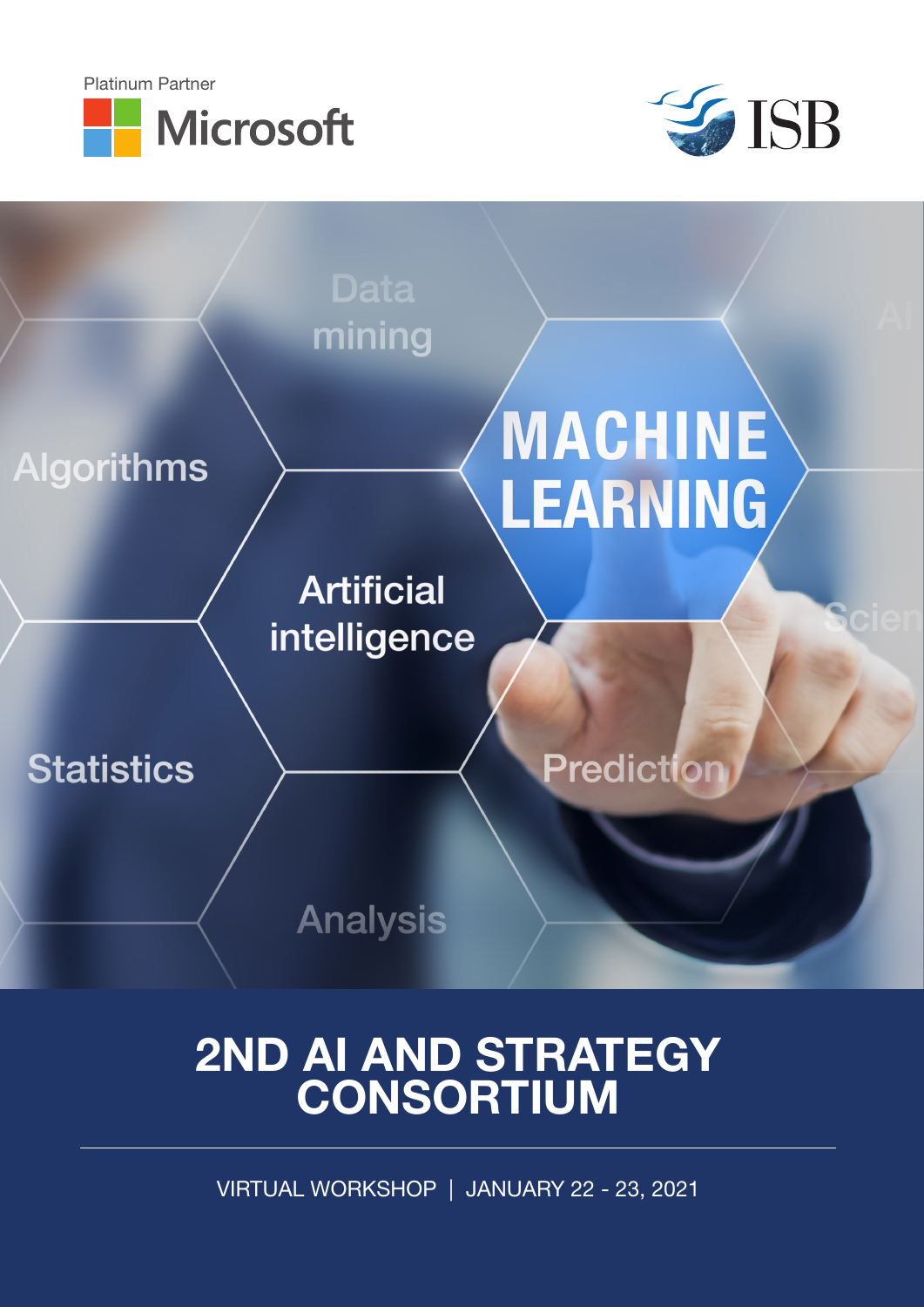### DAY 1 - FRIDAY, JANUARY 22, 2021

| 8.30 - 8.35 am                                                                                           | <b>Welcome Remarks</b>                                                                                                                                                                                                 |  |
|----------------------------------------------------------------------------------------------------------|------------------------------------------------------------------------------------------------------------------------------------------------------------------------------------------------------------------------|--|
| $8:35 - 8:40$ am                                                                                         | <b>Rohini Srivathsa, National Technology Officer, Microsoft India</b>                                                                                                                                                  |  |
| <b>Parallel Track 1: Governance of AI in firms</b><br>Duration: 2 hours 20 minutes; 8:40 - 11:00 am, EST |                                                                                                                                                                                                                        |  |
| $8.40 - 9:00$ am                                                                                         | The Janus Face of Artificial Intelligence Supervision: Deployment Versus Disclosure<br><b>Effects on Employee Performance</b><br>Nan Jia (University of Southern California)<br>Discussion led by Ruth V. Aguilera     |  |
| $9:00 - 9:20$ am                                                                                         | Al vs. Human Evaluation: Impact of Assessment Agent on Users' Idea Contribution and<br><b>Innovation in Crowdsourcing</b><br>Kenneth G. Huang (National University of Singapore)<br>Discussion led by Kannan Srikanth  |  |
| $9:20 - 9:30$ am                                                                                         | <b>Break</b>                                                                                                                                                                                                           |  |
| $9:30 - 9:50$ am                                                                                         | Strategic Human Capital and Firm-level R&D Disclosure Strategy: Evidence from<br><b>Artificial Intelligence Research</b><br>Nuruddin (Nur) Ahmed (Ivey Business School)<br>Discussion led by Riitta Katila             |  |
| $9:50 - 10:10$ am                                                                                        | A Resource-based Theory of Hyperspecialization and Hyperscaling<br>Gianluigi Giustiziero (Frankfurt School of Finance & Management)<br><b>Deepak Somaya (University of Illinois)</b><br>Discussion led by David Clough |  |
| $10:10 - 10:20$ am                                                                                       | <b>Break</b>                                                                                                                                                                                                           |  |

| Parallel Track 2: Al as a General-Purpose Technology - Firm & Economy-Wide Implications<br>Duration: 8:40 - 11:00 am, EST |                                                                                                                                                                                                                                        |  |
|---------------------------------------------------------------------------------------------------------------------------|----------------------------------------------------------------------------------------------------------------------------------------------------------------------------------------------------------------------------------------|--|
| $8.40 - 9:00$ am                                                                                                          | Could machine learning be a general-purpose technology?<br>A comparison of emerging technologies using data from online job postings<br>Florenta Teodoridis (University of Southern California)<br>Discussion led by Arianna Marchetti |  |
| $9:00 - 9:20$ am                                                                                                          | Occupational, Industry, and Geographic Exposure to Artificial Intelligence:<br>A Novel Dataset and Its Potential Uses<br><b>Manav Raj</b> (New York University)<br>Discussion led by Prothit Sen                                       |  |
| $9:20 - 9:30$ am                                                                                                          | <b>Break</b>                                                                                                                                                                                                                           |  |
| $9:30 - 9:50$ am                                                                                                          | Al Adoption and Firm Performance: Management versus IT<br><b>Sampsa Samila (IESE Business School)</b><br>Discussion led by Rob Seamans                                                                                                 |  |
| $9:50 - 10:10$ am                                                                                                         | How does labor mobility affect business adoption of a GPT?<br>The case of machine learning<br>Natarajan Balasubramanian (Syracuse University)<br>Discussion led by Kenneth G. Huang                                                    |  |
| $10:10 - 10:20$ am                                                                                                        | <b>Break</b>                                                                                                                                                                                                                           |  |
| $10:20 - 11:00$ am                                                                                                        | Joint Plenary panel discussion for both parallel tracks<br>"Organizational adaptation and governance in the age of Al"<br>Discussion led by Kathleen Eisenhardt, Constance Helfat and Ruth Aguilera<br>Moderator: Prithwiraj Choudhury |  |

All timings are in EST (Eastern Standard Time).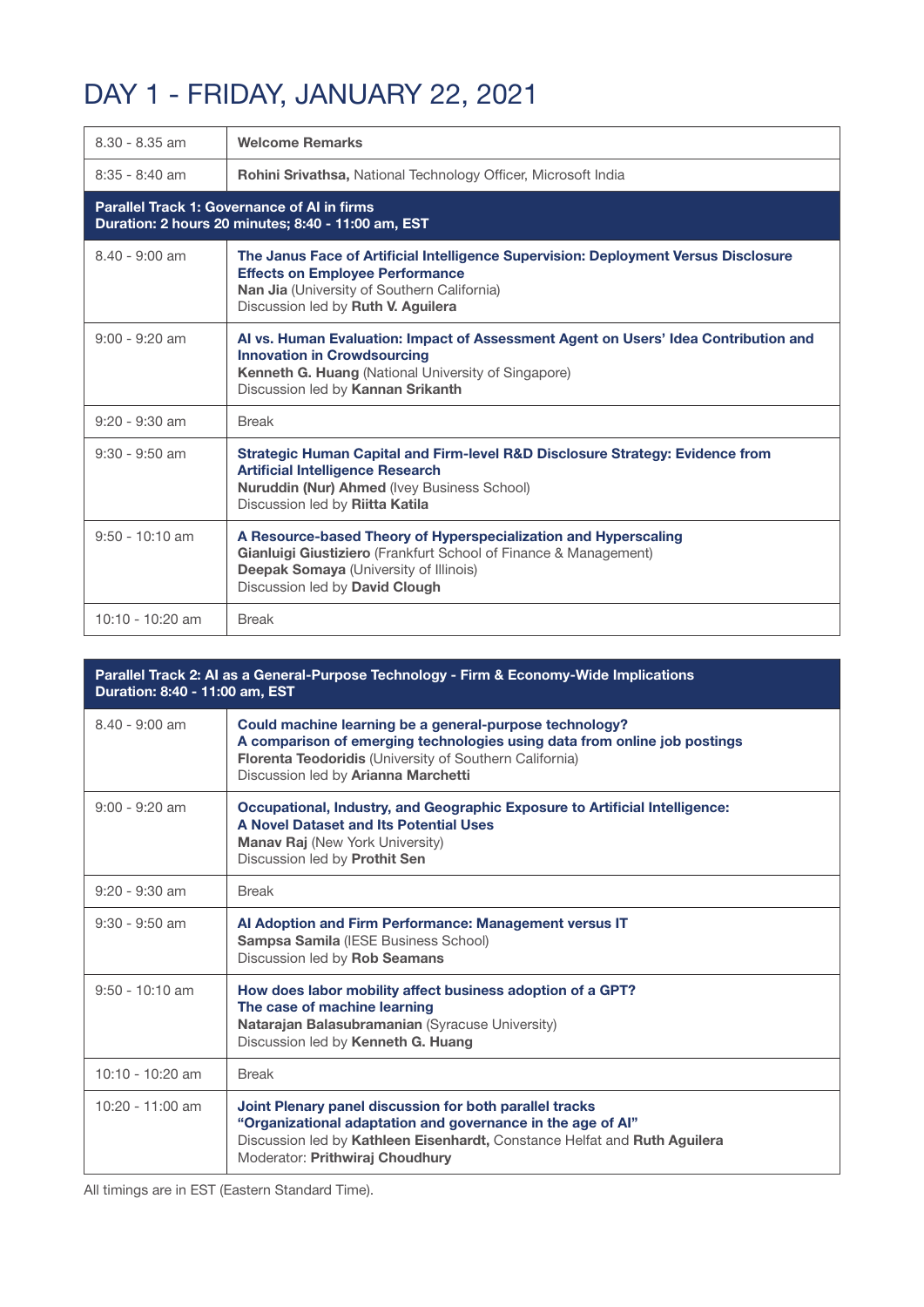### DAY 2 - SATURDAY, JANUARY 23, 2021

| Parallel Track 1: Al/ML Methodologies in Strategy Research<br>Duration: 2 hours 40 minutes; 8:30 - 11:10 AM, EST |                                                                                                                                                                                                                                                  |  |
|------------------------------------------------------------------------------------------------------------------|--------------------------------------------------------------------------------------------------------------------------------------------------------------------------------------------------------------------------------------------------|--|
| $8.30 - 8:50$ am                                                                                                 | Supervised Machine Learning and Quasi Experimental Designs: Machine Learning-<br>Matching Methods for Causal Inference in Strategy Research<br><b>Riitta Katila (Stanford University)</b><br>Discussion led by Bart Vanneste                     |  |
| $8:50 - 9:10$ am                                                                                                 | The CEO Effect in Corporate Communication and Disclosures: How Large Is It?<br>M V Shyam Kumar (Rensselaer Polytechnic Institute)<br>Discussion led by Nan Jia                                                                                   |  |
| $9:10 - 9:20$ am                                                                                                 | <b>Break</b>                                                                                                                                                                                                                                     |  |
| $9:20 - 9:40$ am                                                                                                 | Why Deep Learning and the End of Moore's Law are Fragmenting Computing<br><b>Neil Thompson (MIT)</b><br>Discussion led by Florian Ellsaesser                                                                                                     |  |
| $9:00 - 10:00$ am                                                                                                | <b>Platform Complexity and Acquisitions</b><br><b>Sameer Borwankar (Purdue University)</b><br>Discussion led by Phanish Puranam                                                                                                                  |  |
| $10:00 - 10:10$ am                                                                                               | <b>Break</b>                                                                                                                                                                                                                                     |  |
| $10:10 - 10:30$ am                                                                                               | Who captures the value from organizational culture? Evidence from Glassdoor reviews<br>and the universe of online job postings from Burning Glass Technologies<br>Arianna Marchetti (London Business School)<br>Discussion led by MV Shyam Kumar |  |

| Parallel Track 2: Humans & AI - Are they Substitutes or Complements?<br>Duration: 2.5 hours; 8:30 - 11:00 AM, EST |                                                                                                                                                                                                                           |  |
|-------------------------------------------------------------------------------------------------------------------|---------------------------------------------------------------------------------------------------------------------------------------------------------------------------------------------------------------------------|--|
| $8.30 - 8:50$ am                                                                                                  | <b>Algorithm-Augmented Work Performance and Domain Experience:</b><br>The Countervailing Forces of Ability and Aversion<br><b>Ryan Allen (Harvard Business School)</b><br>Discussion led by Anita Williams Woolley        |  |
| $8:50 - 9:10$ am                                                                                                  | <b>Digitally Nudging Team Processes to Enhance Collective Intelligence</b><br>Anita Williams Woolley & Pranav Gupta (Carnegie Mellon University)<br>Discussion led by <b>Bala Vissa</b>                                   |  |
| $9:10 - 9:20$ am                                                                                                  | <b>Break</b>                                                                                                                                                                                                              |  |
| $9:20 - 9:40$ am                                                                                                  | Reconciliation between Algorithm Aversion and Appreciation: Focusing on Experiential<br><b>Learning and Cognitive Biases</b><br><b>Kyootai Lee (Sogang University)</b><br>Discussion led by Felipe Csazar                 |  |
| $9:00 - 10:00$ am                                                                                                 | <b>Compliance and the Returns to Algorithms</b><br>Hyunjin Kim (INSEAD)<br>Discussion led by Sampsa Samila                                                                                                                |  |
| $10:00 - 10:10$ am                                                                                                | <b>Break</b>                                                                                                                                                                                                              |  |
| $10:10 - 10:30$ am                                                                                                | Human and AI: knowledge worker performance and artificial intelligence<br>Xi Kang (INSEAD)<br>Discussion led by Mitali Bannerjee                                                                                          |  |
| $10:30 - 11:00$ am                                                                                                | Joint Plenary panel discussion for both parallel tracks<br>"Organizational learning in the shadow of machine learning"<br>Discussion led by Dan Levinthal, Thorbjørn Knudsen and Hart Posen<br>Moderator: Phanish Puranam |  |